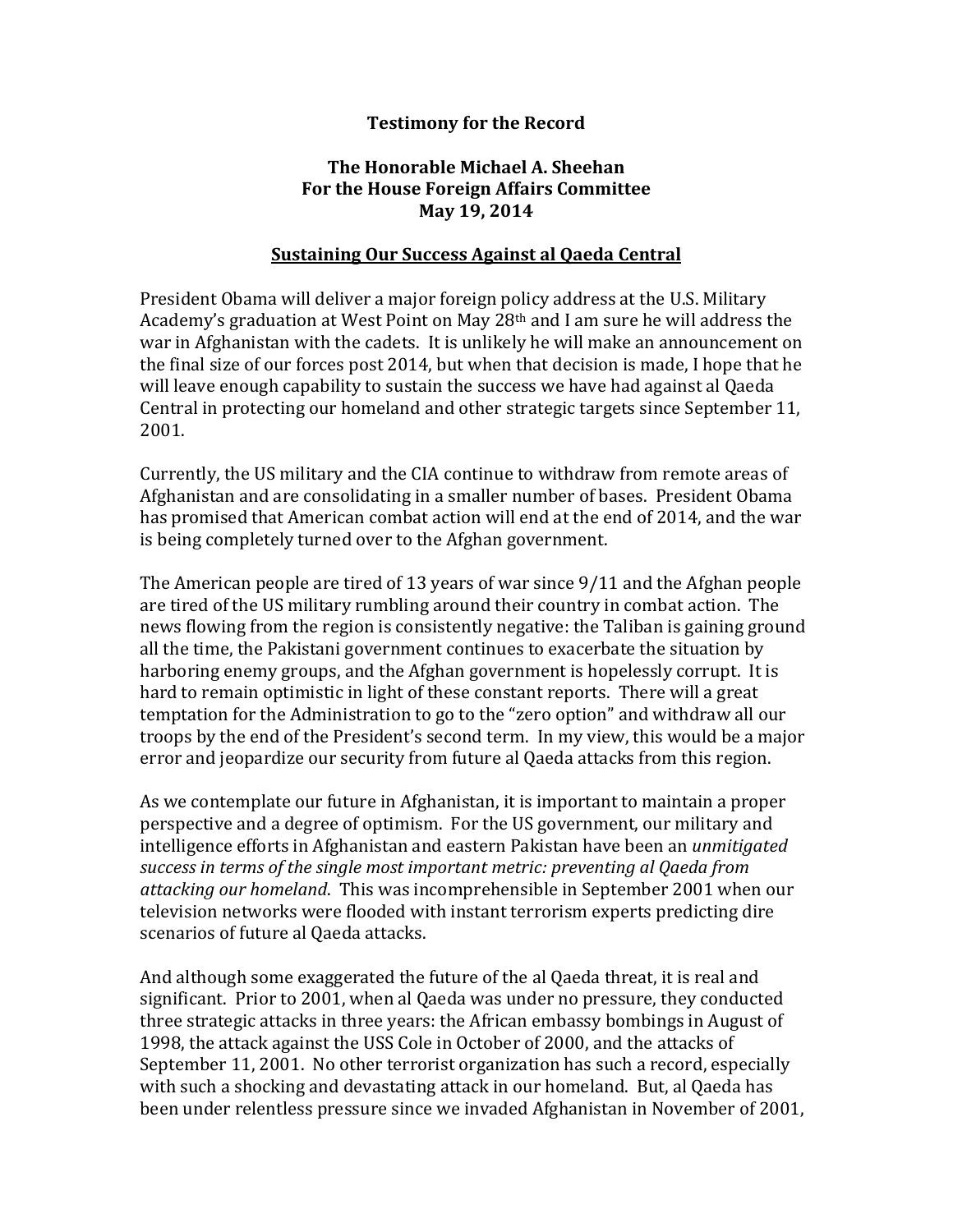and has been unable to attack our homeland or core assets since. The lesson is clear: if "al Qaeda Central" is left alone they can organize strategic attacks with regularity. Under pressure, they cannot.

The so-called "Af-Pak" border region is the historic center of the most deadly attacks against the U.S. Currently, al Qaeda leadership is predominantly in the Federally Administered Tribal Areas (FATA) of western Pakistan. They remain the leaders of the global jihadi movement and are surrounded by militant organizations and individuals looking to be part of an operation against the U.S. homeland. It is a unique "stew" of foreign fighters, wannabe terrorists and violent jihadi groups with a variety of enemies including India, Pakistan, Afghanistan, and the United States. If we take the pressure off this traditional safe-haven, they will reconstitute the training camps, safe houses and other networks that enabled their operations prior to 9/11. We have successfully pounded this area with hell fire missiles in the past ten years, denying the jihadi leaders the ability to organize sophisticated attacks. And we have been able to keep al Qaeda in check in Pakistan without U.S. ground forces in their country. In Afghanistan, our Special Operations Forces have crushed al Qaeda elements that have tried to reconstitute safe haven back across the Afghan border. This is an enormous success story.

But the threat remains active. We should remember Faisal Fazad, the Times Square bomber from Connecticut. He was able to travel to western Pakistan multiple times to get training and indoctrination and was not suspected by our Homeland Security apparatus. Fortunately, his training was poor and his bomb fizzled out on Broadway. This was not luck, in my view, but a direct result of our relentless pressure on al Qaeda in the FATA. But our efforts do not guarantee there will be no attacks. The Boston bombing and the Fort Hood shooting by Major Hassan reminds us that the "lone wolf" terrorist can attack our homeland. But these attacks, although tragic for the victims and their families, do not constitute a strategic threat to the United States. "Boston Strong" showed the resiliency of the American people to such attacks.

A U.S. presence in Afghanistan is essential to continue the successful pressure on the terrorists in both Pakistan and Afghanistan. There is no viable way to reach the terrorist basses in Pakistan other than from Afghanistan. The Taliban, who continue to provide sanctuary to al Qaeda, must be prevented from re-taking control of Afghanistan. In determining our future presence in Afghanistan, we must not fall victim to unwarranted pessimism. The Taliban are not ten feet tall. They are a tough, resilient group that enjoys an external sanctuary in Pakistan, a major advantage for their insurgency. As such, the Taliban will be able to conduct periodic terrorist attacks in Kabul and control some remote parts of the country over the next many years. However, its prospects for regaining control of Afghanistan are dim. If the Taliban leader, Mullah Omar, reappeared to lead a major Taliban offensive like he did in 1995, he would be killed within days. The conditions of the 1990s that enabled the Taliban to take power no longer exist, especially in terms of the security equation.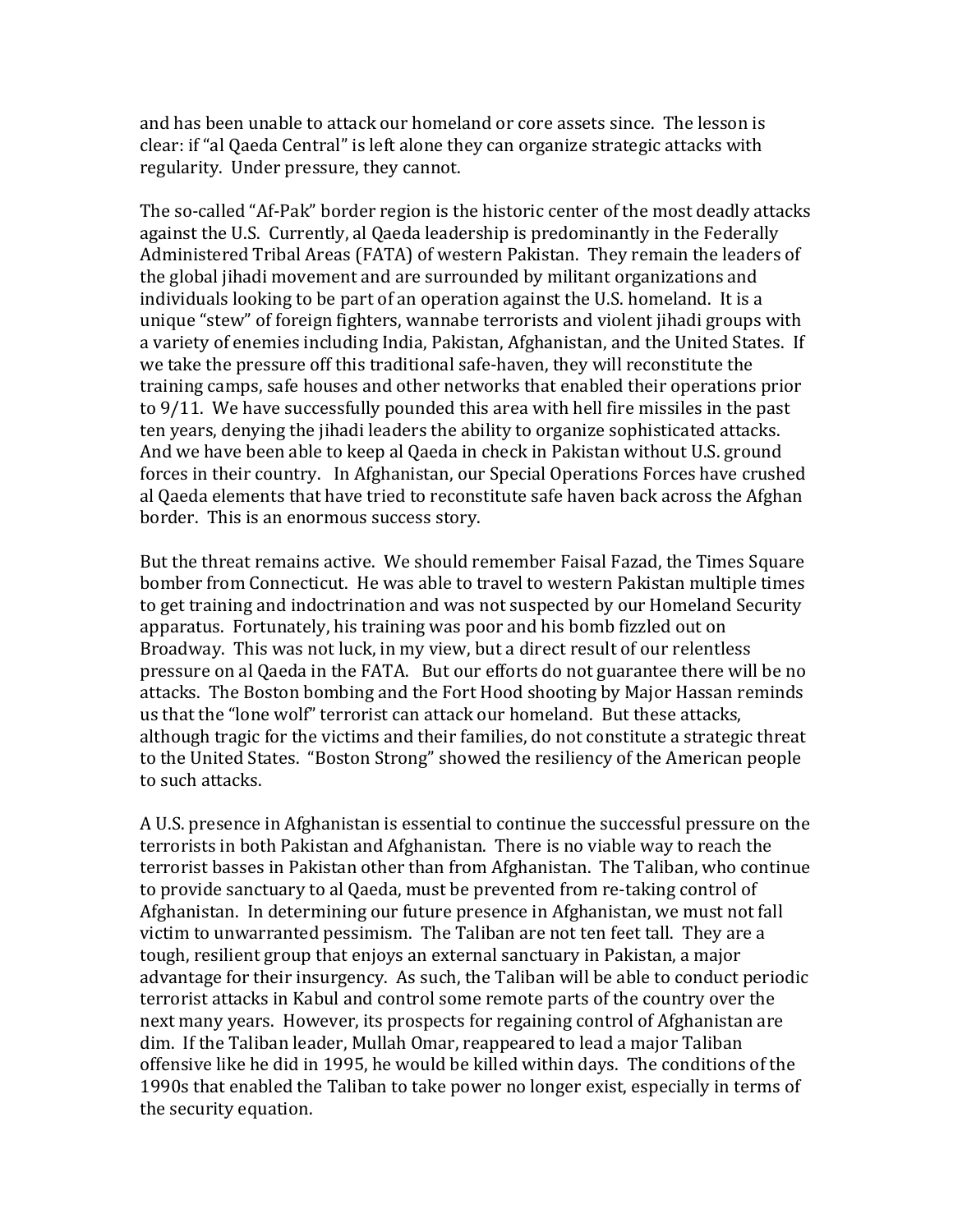Today, the Afghan Army is a much more formidable institution, consisting of over 300, 000 troops. Within this force are some very serious fighters. For example, 14,000 Afghan special operations forces were trained by some of our most outstanding Special Forces warriors and have developed into a credible and multiethnic fighting force. Over 20,000 local police militias have formed to fight the Taliban at the grass roots. And air power, including the future delivery of 30 MI-17 helicopters to the Afghan Air Force, will be a game changer.

With a reduced American presence, our future mission in Afghanistan must be *extremely narrow*, consisting of two objectives: 1) preventing the collapse of the Kabul government and 2) maintaining pressure on terrorist groups on both sides of the Af-Pak border. All other worthy objectives in Afghanistan regarding democracy, economic development, and social justice are a bonus. Our pessimism, to some extent, is of our own making -- in that we continuously raised the bar of success from defeating al Qaeda to transforming Afghanistan into a modern state.

Pentagon and CIA officials informally have agreed with White House staff that they can accomplish this mission with a force of some 10,000 U.S. troops post 2014. They will be assigned primarily at Bagram Air Base north of Kabul, but also at other installations to support our counter terrorism missions. In addition, the force would include Special Forces advisors that will continue to train, advise and assist the Afghan Army in their long-term counter insurgency fight against the Taliban.

To guarantee we meet the first objective of protecting the Kabul Government from collapse, we should agree to provide U.S. air power, directed by our Special Forces personnel, if a major Taliban offensive threatens the collapse of the Kabul government. This combat action would look like the U.S. effort in 2001, when the combination of the U.S. Air Force, directed by our Special Forces on the ground, routed the Taliban.

The decision to enable this type of action would require approval by the highest level in Afghanistan and the President of the United States. If we do our training and advisory role well, and the Afghan government steps up to the task, this authority should never be needed. However, the guarantee of U.S. support would send a strong message to our friends and enemies about our commitment to Afghanistan.

The second objective – pounding al Qaeda relentlessly -- is founded upon our aerial campaign (mostly drones). The US military and intelligence community have developed outstanding technologies for intelligence, surveillance and reconnaissance from both aerial and ground platforms. Coupled with the skill of our intelligence and military operators, we have become extraordinarily proficient at finding and killing terrorist leaders and destroying their infrastructure. Some claim this "wack-a-mole" approach does not work, as terrorists immediately regenerate their personnel and capability. But our enemies are not made of plastic. When hit, they die and a replacement does not immediately reappear. More often, terrorist